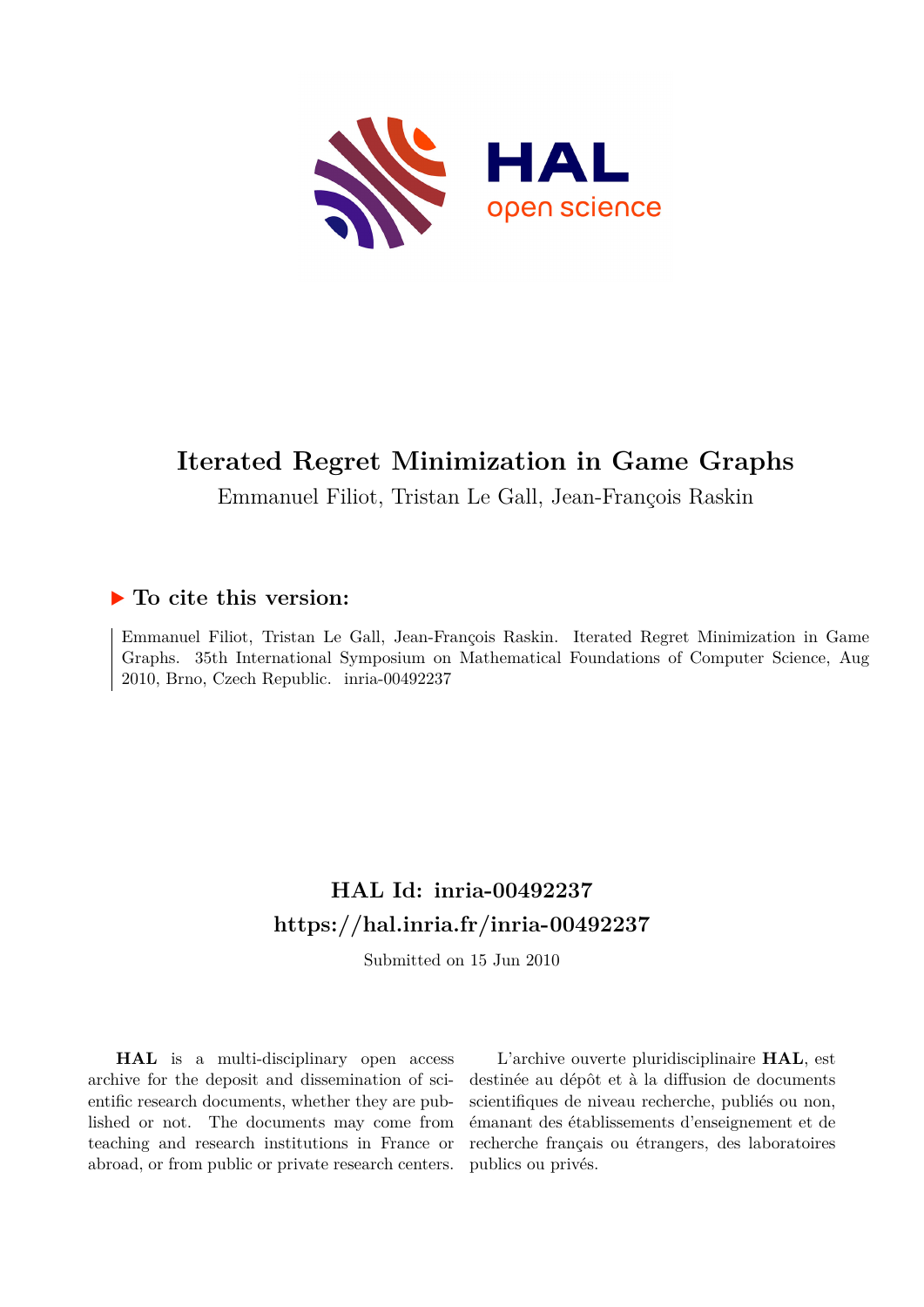## Iterated Regret Minimization in Game Graphs<sup>\*</sup>

Emmanuel Filiot Tristan Le Gall Jean-François Raskin efiliot@ulb.ac.be tlegall@ulb.ac.be jraskin@ulb.ac.be Université Libre de Bruxelles

**Abstract.** Iterated regret minimization has been introduced recently by J.Y. Halpern and R. Pass in classical strategic games. For many games of interest, this new solution concept provides solutions that are judged more reasonable than solutions offered by traditional game concepts – such as *Nash equilibrium* –. In this paper, we investigate iterated regret minimization for infinite duration two-player quantitative non-zero sum games played on graphs.

### **1 Introduction**

The analysis of complex interactive systems like embedded systems or distributed systems is a major challenge of computer aided verification. Zero-sum games on graphs provide a good framework to model interactions between a component and an environment as they are strictly competitive. However in the context of modern interactive systems, several components may interact and be controlled independently. Non-zero sum games on graphs are more accurate to model such systems, as the objectives of the components are not necessarily antagonist. Because of the quantitative aspects of the components (like energy consumption), we need some solution concept to be able to synthesis a component that respects some formal specification and is, in some sense, optimal. In the context of non-zero sum games on graphs for verification and synthesis, Nash equilibria or particular classes of Nash equilibria have been studied for qualitative objectives [5, 2, 3] or quantitative objectives [1]. Recently, J.Y. Halpern and R. Pass defined the notion of *iterated regret minimization* (IRM) [6] in the general framework of (single-shot) *strategic games*, where the players choose in parallel their strategy among a finite number of strategies, and their respective payoffs are given by a finite matrix.

They show that for many games of interest, Nash equilibria suggest strategies that are rejected by common sense, while iterated regret is an alternative solution concept that sometimes proposes more intuitive solutions. In this paper we consider games where the matrix is not given explicitly but defined implicitly

| $A_1$ [(2, 1)](3,<br>$B_1 (1,2) (4,3) $ |  |    |
|-----------------------------------------|--|----|
|                                         |  | 4) |
|                                         |  |    |

**Fig. 1.**

by a game graph and we study the algorithmic aspects of IRM on such games. While it is easy to compute the iterated regret on a finite matrix, it is not that simple for game played on trees or graphs, as the number of strategies (and therefore the underlying matrix) is exponential in the size of a tree and even infinite for a graph.

Work supported by the projects: (i) Quasimodo: "Quantitative System Properties in Model-Driven-Design of Embedded", http://www.quasimodo.aau.dk/, (ii) Gasics: "Games for Analysis and Synthesis of Interactive Computational Systems", http://www.ulb.ac.be/di/gasics/, and (iii) Moves: "Fundamental Issues in Modelling, Verification and Evolution of Software", http://moves.ulb.ac.be, a PAI program funded by the Federal Belgian Government.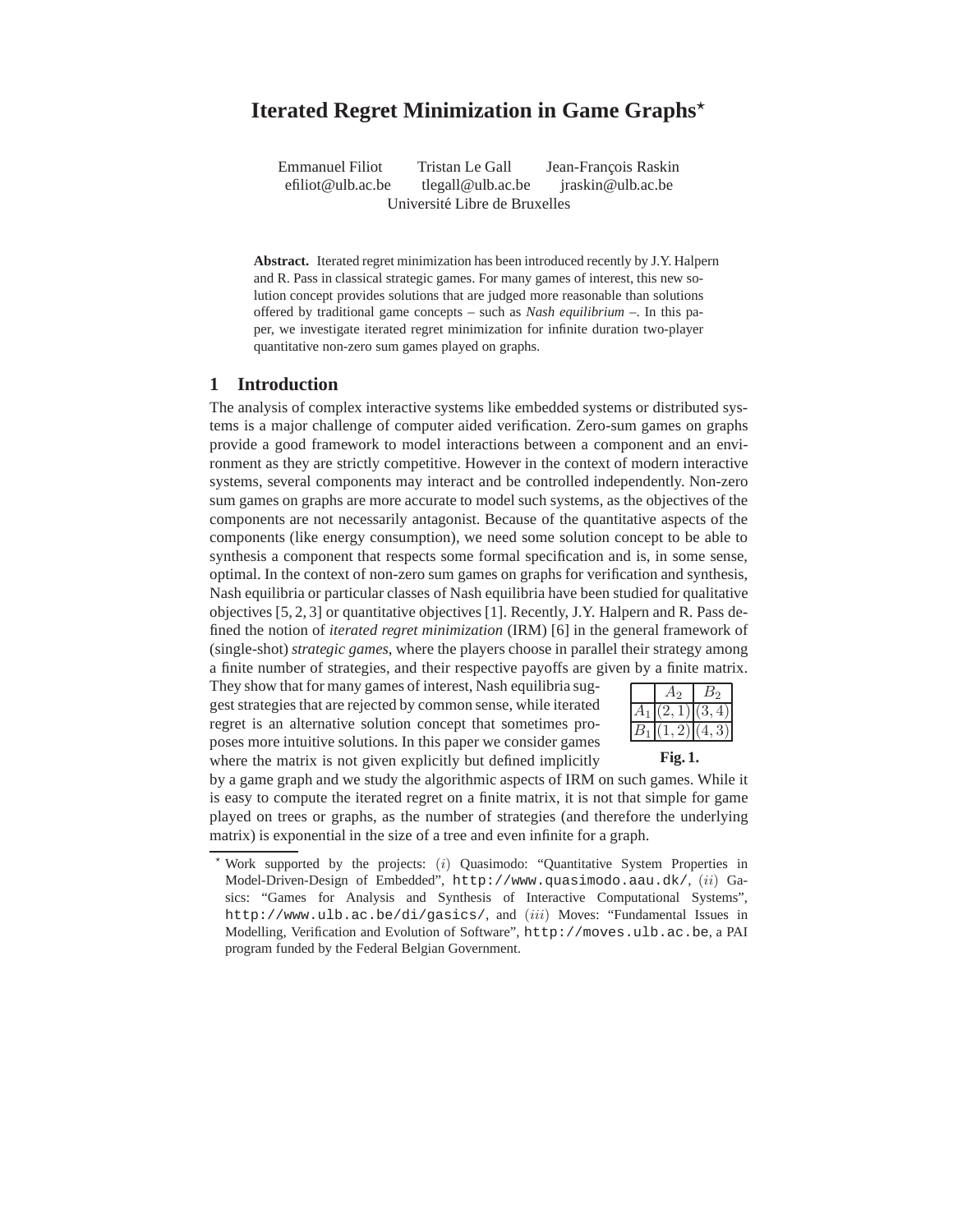The IRM solution concept assumes that instead of trying to minimize what she has to pay, each player tries to minimize her *regret*. The regret is informally defined as the difference between what a player actually pays and what she could have payed if she knew the strategy chosen by the other player<sup>1</sup>. More formally, if  $c_1(\lambda_1, \lambda_2)$  represents what Player 1 pays<sup>2</sup> when the pair of strategies  $(\lambda_1, \lambda_2)$  is played, reg<sub>1</sub> $(\lambda_1, \lambda_2)$  =  $c_1(\lambda_1, \lambda_2) - \min_{\lambda'_1} c_1(\lambda'_1, \lambda_2)$ . Consider the strategic game defined by the matrix of Figure 1. In this game, Player 1 has two strategies  $A_1$  and  $B_1$  and Player 2 has two strategies  $A_2$  and  $B_2$ . The two players choose a strategy at the same time and the pairs of strategies define what the two players have to pay. The regret of playing  $A_1$  for Player 1 when Player 2 plays  $A_2$  is equal to 1 because  $c_1(A_1, A_2)$  is 2 while  $c_1(B_1, A_2)$  is 1. Knowing that Player 2 plays  $A_2$ , Player 1 should have played  $B_1$  instead of  $A_1$ .

As players have to choose strategies before knowing how the adversary will play, we associate a regret with each strategy as follows. The regret of a strategy  $\lambda_1$  of Player 1 is :  $reg_1(\lambda_1) = \max_{\lambda_2} reg_1(\lambda_1, \lambda_2)$ . In the example, the regret of strategy  $A_1$  is 1, because when Player 2 plays  $A_2$ , Player 1's regret is 1, and when Player 2 plays  $B_2$  her regret is 0. A rational player should minimize her regret, so that Player 1's regret is defined as  $\text{reg}_1=\min_{\lambda_1}\text{reg}_1(\lambda_1)$ , summarizing, we get  $\text{reg}_1=\min_{\lambda_1}\max_{\lambda_2}(\text{c}_1(\lambda_1,\lambda_2) \min_{\lambda'_1}$  **c**<sub>1</sub>( $\lambda'_1$ ,  $\lambda_2$ )). A symmetrical definition can be given for Player 2's regret.

Let us come back to the example. The regret attached to strategy  $B_1$  is 1. So  $A_1$ and  $B_1$  are equivalent for Player 1 w.r.t. regret minimization. On the other hand, for Player 2, the regret of  $A_2$  is 0, and the regret of  $B_2$  is 3. So, if Player 1 assumes that Player 2 tries to minimize her regret, then she must conclude that Player 2 will play  $A<sub>2</sub>$ . Knowing that, Player 1 recomputes her regret for each action, and in this case, the regret of action  $A_1$  is 1 while the regret of  $B_1$  is 0. So rational players minimizing their regret should end up playing  $(B_1, A_2)$  in this game.

Reasoning on rationality is formalized by Halpern and Pass by introducing a *delete operator* that removes strictly dominated strategies. This operator takes sets of strategies  $(A_1, A_2)$  for each player and returns  $D(A_1, A_2) = (A'_1, A'_2)$  the strategies that minimize regret. Then  $D(A'_1, A'_2)$  returns the strategies that minimize regret under the hypothesis that adversaries minimize their regret i.e., choose their strategies in  $\Lambda'_1$  and  $\Lambda'_2$  respectively. We iterate this operator until we reach a fixpoint, which represents the strategies minimizing the *iterated regret*.

In this paper, we consider games where the matrix is not given explicitly but defined implicitly by a game graph. In particular, we use the same definition of iterated regret as Halpern and Pass. More precisely, we consider graphs where vertices are partitioned into vertices that belong to Player 1 and vertices that belong to Player 2. Each edge is annotated by a cost for Player 1 and one for Player 2. Additionally, there are two designated sets of vertices, one that Player 1 tries to reach and the other one that Player 2 tries to reach. The game starts in the initial vertex of the graph and is played for an infinite number of rounds as follows. In each round, the player who owns the vertex on which the pebble is placed moves the pebble to an adjacent vertex using an edge of the graph, and a new round starts. The infinite plays generate an infinite sequence of vertices and the amount that the players have to pay are computed as follows. Player 1

<sup>&</sup>lt;sup>1</sup> We only consider 2-player games, but our work can be easily extended to *n*-player games.

<sup>&</sup>lt;sup>2</sup> We could have considered rewards instead of penalties, everything is symmetrical.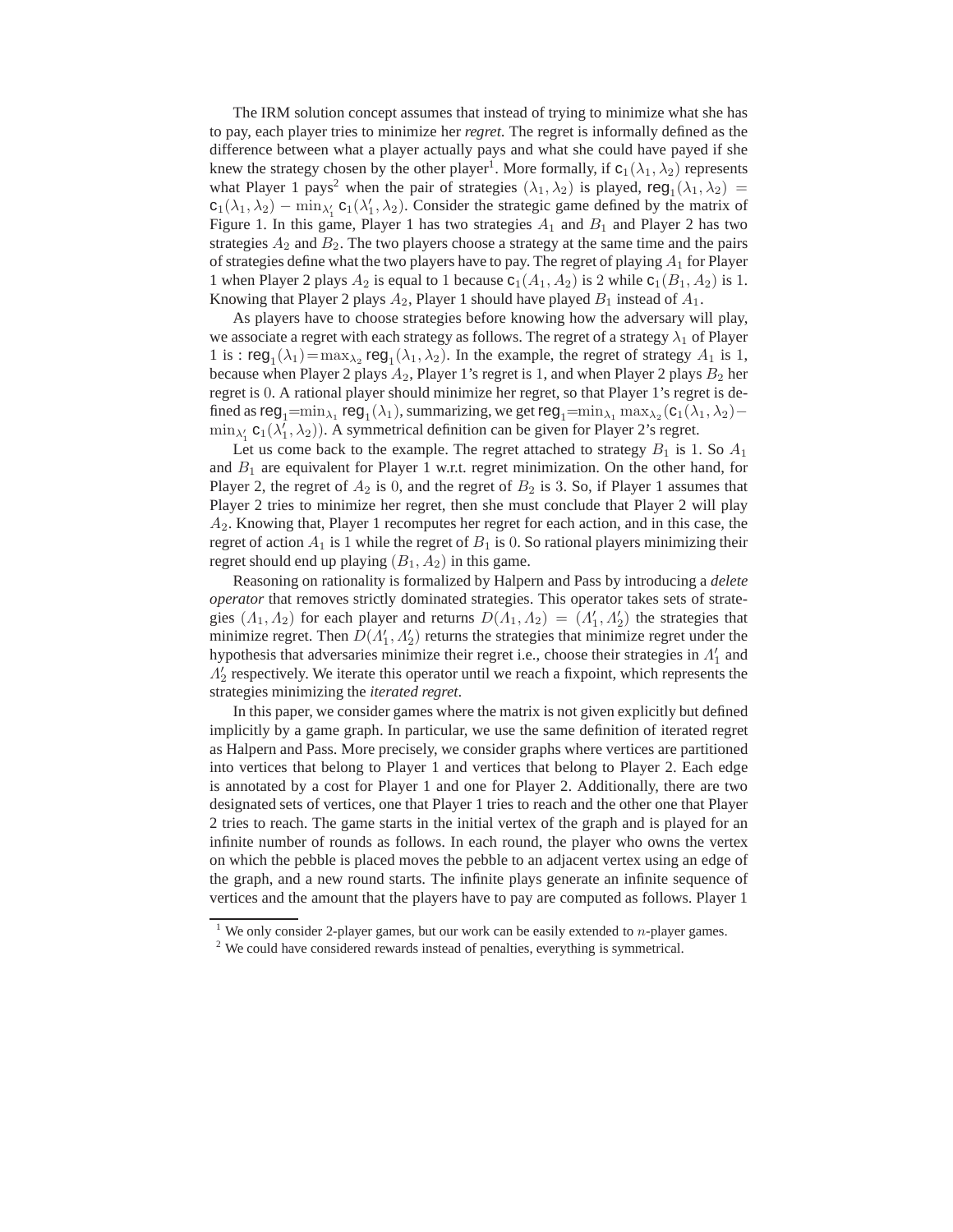pays  $+\infty$  if the sequence does not reach the target set assigned to her, otherwise she pays the sum of edge costs assigned to her on the prefix up to the first visit to her target set. The amount to pay for Player 2 is defined symmetrically. Strategies in such games are functions from the set of histories of plays (sequences of visited vertices) to the set of edges (choice of moves for the pebble).

**Contributions** We first consider target-weighted arenas, where the payoff function is defined for each state of the objectives. We give a PTIME algorithm to compute the regret by reduction to a min-max game (and in linear time for trees). We then consider edge-weighted arenas. Each edge is labeled by a pair of integers – one for each player –, and the payoffs are defined by the sum of the weights along the path until the first visit to an objective. We give a pseudo-PTIME algorithm to compute the regret in an edgeweighted arena, by reduction to a target-weighted arena. We then study the problem of IRM. We provide a *delete operator* that removes strictly dominated strategies. We show how to compute the effect of iterating this operator on tree arenas and on the general class of graphs where the weights are stricly positive. In the first case, we provide a quadratic time algorithm and in the second case, a pseudo-exponential time algorithm.

**Related works** Regret mimimization is a popular notion to define a goal for a learning agent [7] (in the *machine learning* theory). One can consider the selection of some strategies as a learning process. IRM is however not a classical concept of machine learning, since this notion is meaningless when there is a single learning agent. Like [6], our work is thus more related to game theory than learning theory.

[9] investigates how to find a strategy that "mimimizes" the regret in extensive games with imperfect information. This kind of games can be considered as games on a probabilistic finite tree arena. We also consider finite tree arenas in Section 5.1. However in that paper, the strategies that achieve the mimimal value for regret are not computed, but a strategy with a regret less than a bound depending on the range of utilities, the number of actions and the number of rounds. IRM is not considered neither.

There are several notions of equilibria for reasoning on 2-player non-zero-sum (strategic) games, for instance *Nash equilibrium*, *sequential equilibrium*, *perfect equilibrium* - see [8] for an overview. Those equilibria formalize notions of rational behavior by defining optimality criteria for pairs of strategies. As it has be shown by Halpern and Pass for several examples like the *Centipede game* or the *Traveller's dilemma*, IRM proposes solutions that are more intuitive and natural than Nash equilibria.

#### **2 Weighted Games and Regret**

Given a cartesian product  $A \times B$  of two sets, we denote by  $proj_i$  the *i*-th projection,  $i = 1, 2$ . It is naturally extended to sequence of elements of  $A \times B$  by  $\text{proj}_i(c_1 \dots c_n) =$ proj<sub>i</sub> $(c_1) \dots$  proj<sub>i</sub> $(c_n)$ . For all  $k \in \mathbb{N}$ , we let  $[k] = \{0, \dots, k\}$ .

**Reachability Games** Turn-based two-player games are played on game arenas by two players. A (finite) *game arena* is a tuple  $G = (S = S_1 \oplus S_2, s_0, T)$  where  $S_1, S_2$  are finite disjoint sets of player positions ( $S_1$  for Player 1 and  $S_2$  for Player 2),  $s_0 \in S$  is the initial position, and  $T \subseteq S \times S$  is the transition relation. A *finite play* on G of length *n* is a finite word  $\pi = \pi_0 \pi_1 \dots \pi_n \in S^*$  such that  $\pi_0 = s_0$  and for all  $i = 0, \dots, n - 1$ ,  $(\pi_i, \pi_{i+1}) \in T$ . Infinite plays are defined similarly. We denote by  $\mathsf{P}_f(G)$  (resp.  $\mathsf{P}_\infty(G)$ )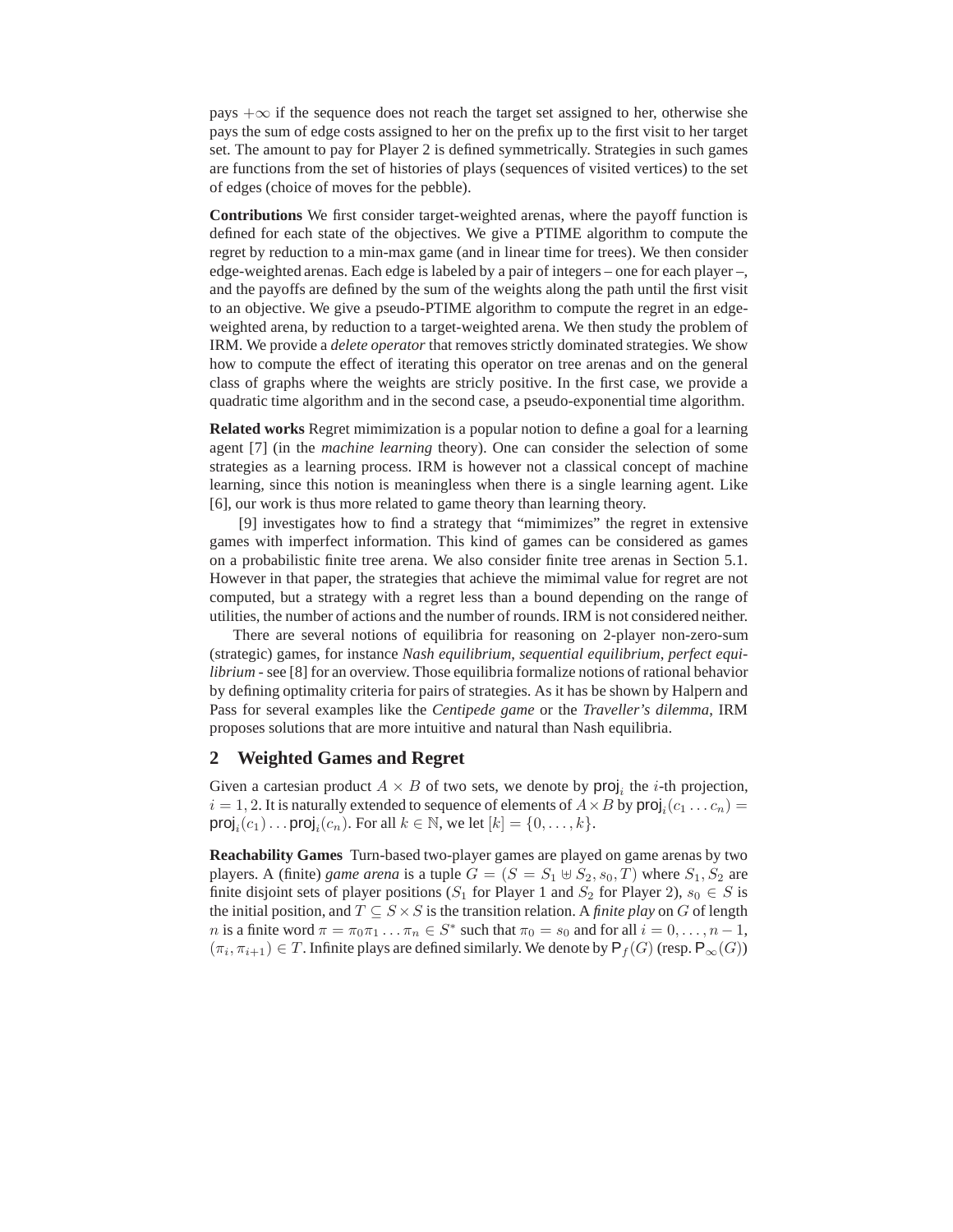|                                                                                                                                                                                                                         | $cost of a play \pi$                             |
|-------------------------------------------------------------------------------------------------------------------------------------------------------------------------------------------------------------------------|--------------------------------------------------|
| 1. $\mathbf{c}_i^G(\pi) = \begin{cases} +\infty & \text{if } \pi \text{ is not winning for Player } i \\ \sum_{j=0}^{\min\{k \mid \pi_k \in \mathsf{C}_i\} - 1} \mu_i(\pi_j, \pi_{j+1}) & \text{otherwise} \end{cases}$ |                                                  |
| 2. $c_i^G(\lambda_1, \lambda_2) = c_i^G(\text{Out}^G(\lambda_1, \lambda_2))$                                                                                                                                            | cost of two strategies $\lambda_1, \lambda_2$ .  |
| 3. br <sub>i</sub> $(\lambda_{-i}) = \min_{\lambda_i \in \Lambda_i(G)} c_i^G(\lambda_i, \lambda_{-i})$                                                                                                                  | best response of player i against $\lambda_{-i}$ |
| 4. reg <sup>G</sup> $(\lambda_i, \lambda_{-i}) = c_i^G(\lambda_i, \lambda_{-i}) - br_i^G(\lambda_{-i}).$                                                                                                                | regret of two strategies $\lambda_1, \lambda_2$  |
| 5. reg <sup>G</sup> ( $\lambda_i$ ) = max $_{\lambda_{-i} \in \Lambda_{-i}(G)}$ reg <sup>G</sup> ( $\lambda_i, \lambda_{-i}$ )                                                                                          | regret of a strategy $\lambda_i$                 |
| 6. reg <sup><math>G</math></sup> = min $\lambda_i \in A_i(G)$ reg $G_i^G(\lambda_i)$ .                                                                                                                                  | regret of Player i                               |

#### **Fig. 2.** Cost, best response, and regret

the set of finite (resp. infinite) plays on G, and we let  $P(G) = P_f(G) \cup P_{\infty}(G)$ . For any node  $s \in S$ , we denote by  $(G, s)$  the arena G where the initial position is s.

Let  $i \in \{1,2\}$ . We let  $-i = 1$  if  $i = 2$  and  $-i = 2$  if  $i = 1$ . A *strategy*  $\lambda_i : \mathsf{P}_f(G) \to$  $S \cup \{\perp\}$  for Player i is a mapping that maps any finite play  $\pi$  whose last position – denoted last $(\pi)$  – is in  $S_i$  to  $\bot$  if there is no outgoing edge from last $(\pi)$ , and to a position s such that  $(last(\pi), s) \in T$  otherwise. The set of strategies of Player i in G is denoted by  $\Lambda_i(G)$ . Given a strategy  $\lambda_{-i} \in \Lambda_{-i}(G)$ , the *outcome* Out<sup> $G$ </sup> $(\lambda_i, \lambda_{-i})$  is the unique play  $\pi = \pi_0 \dots \pi_n \dots$  such that  $(i) \pi_0 = s_0$ ,  $(ii)$  if  $\pi$  is finite, then there is no outgoing edge from last( $\pi$ ), and (iii) for all  $0 \le j \le |\pi|$  and all  $\kappa = 1, 2$ , if  $\pi_j \in S_{\kappa}$ , then  $\pi_{j+1} = \lambda_{\kappa}(\pi_0 \dots \pi_j)$ . We also define  $\text{Out}^G(\lambda_i) = \{ \text{Out}^G(\lambda_i, \lambda_{-i}) \mid \lambda_{-i} \in \Lambda_{-i}(G) \}.$ A strategy  $\lambda_i$  is *memoryless* if for any play  $h \in \mathsf{P}_f(G)$ ,  $\lambda_1(h)$  only depends on last(h). Thus  $\lambda_i$  can be seen as a function  $S_i \mapsto S \cup \{\perp\}$ . It is *finite-memory* if  $\lambda_1(h)$  only depends on last( $h$ ) and on some state of a finite state set (see [4] for formal definitions).

A *reachability winning condition* for Player *i* is given by a subset of positions  $C_i \subseteq$ S – called the *target set* –. A play  $\pi \in P(G)$  is winning for Player *i* if some position of  $\pi$  is in  $C_i$ . A strategy  $\lambda_i$  for Player i is *winning* if all the plays of  $\mathsf{Out}^G(\lambda_i)$  are winning. In this paper, we often consider two target sets  $C_1$ ,  $C_2$  for Player 1 and 2 respectively. We write  $(S_1, S_2, s_0, T, C_1, C_2)$  to denote the game arena G extended with those target sets. Finally, let  $\lambda_i \in \Lambda_i(G)$  be a winning strategy for Player i and  $\lambda_{-i} \in \Lambda_{-i}(G)$ . Let  $\pi_0 \pi_1 \cdots \in \mathsf{P}(G)$  be the outcome of  $(\lambda_i, \lambda_{-i})$ . The *outcome* of  $(\lambda_i, \lambda_{-i})$  up to  $\mathsf{C}_i$  is defined by  $\mathsf{Out}^{G,\mathsf{C}_i}(\lambda_i,\lambda_{-i})=\pi_0\dots\pi_n$  such that  $n=\min\{j\mid \pi_j\in\mathsf{C}_i\}.$  We extend this notation to sets of plays  $\mathsf{Out}^{G,\mathsf{C}_i}(\lambda_i)$  naturally.

**Weighted Games** We add weights on edges of arenas and include the target sets. A (finite) *weighted game arena* is a tuple  $G = (S = S_1 \oplus S_2, s_0, T, \mu_1, \mu_2, C_1, C_2)$  where  $(S, s_0, T)$  is a game arena,  $\mu_i : T \to \mathbb{N}$  is a weight function for Player i and  $\mathbb{C}_i$  its target set,  $i = 1, 2$ . We let  $M_i^G$  be the maximal weight of Player i, i.e.  $M_i^G = \max_{e \in T} \mu_i(e)$ and  $M^G = \max(M_1^G, M_2^G)$ .

G is a *target-weighted arena* (TWA for short) if only the edges leading to a target node are weighted by strictly positive integers, and any two edges leading to the same node carry the same weight. Formally, for all  $(s, s') \in T$ , if  $s' \notin \mathsf{C}_i$ , then  $\mu_i(s, s') = 0$ , otherwise for all  $(s'', s') \in T$ ,  $\mu_i(s, s') = \mu_i(s'', s')$ . Thus for target-weighted arenas, we assume in the sequel that the weight functions map  $C_i$  to  $\mathbb N$ .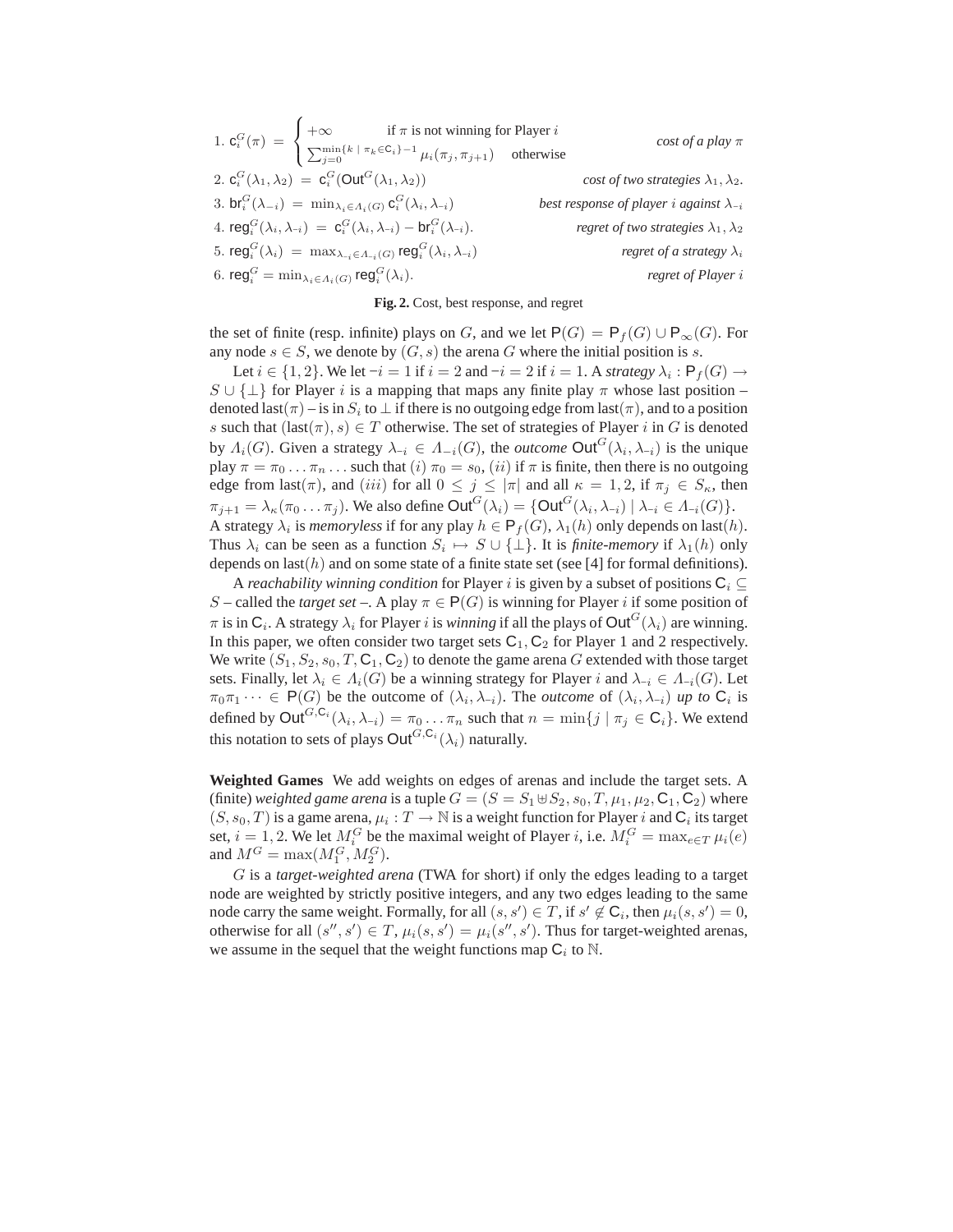**Plays, cost, best response and regret** Let  $\pi = \pi_0 \pi_1 \dots \pi_n$  be a finite play in G. We extend the weight functions to finite plays, so that for all  $i = 1, 2, \mu_i(\pi) =$  $\sum_{j=0}^{n-1} \mu_i(\pi_j, \pi_{j+1})$ . Let  $i \in \{1,2\}$ , the *cost*  $\mathbf{c}_i^G(\pi)$  of  $\pi$  (for Player i) is  $+\infty$  if  $\pi$ is not winning for Player  $i$ , and the sum of the weights occuring along the edges defined by  $\pi$  until the first visit to a target position otherwise, see Fig. 2(1). In Fig. 2(2), we extend this notion to the cost of two strategies  $\lambda_1, \lambda_2$  of Player 1 and 2 respectively. The *best response* of Player *i* to  $\lambda_{-i}$ , denoted by  $\mathsf{br}_i^G(\lambda_{-i})$ , is the least cost Player *i* can achieve against  $\lambda_{-i}$  (Fig. 2(3)). The *regret* for Player i of playing  $\lambda_i$  against  $\lambda_{-i}$ is the difference between the cost Player i pays and the best response to  $\lambda_{-i}$  (Fig. 2(4)). Note that  $\mathsf{reg}_i^G(\lambda_i, \lambda_{-i}) \geq 0$ , since  $\mathsf{br}_i^G(\lambda_{-i}) \leq \mathsf{c}_i^G(\lambda_i, \lambda_{-i})$ . The regret of  $\lambda_i$ for Player i is the maximal regret she gets for all strategies of Player  $-i$  (Fig. 2(5)). Finally, the regret of Player  $i$  in  $G$  is the minimal regret she can achieve (Fig. 2(6)).



**Fig. 3.** Weighted Graph Arena

We let  $+\infty - (+\infty) = +\infty$ .

**Proposition 1.**  $\text{reg}_i^G < +\infty$  *iff Player i has a winning strategy,*  $i = 1, 2$ *.* 

*Proof.* If Player i has no winning strategy, then for all  $\lambda_i \in \Lambda_i(G)$ , there is  $\lambda_{-i} \in$  $\Lambda_{-i}(G)$  s.t.  $\mathbf{c}_i^G(\lambda_i, \lambda_{-i}) = +\infty$ . Thus  $\mathsf{reg}^G_i(\lambda_i,\lambda_{-i})=+\infty.$  Therefore  $\mathsf{reg}^G_i=$  $+\infty$ . If Player *i* has a winning strategy  $\lambda_i$ , then for all  $\lambda_{-i} \in \Lambda_{-i}(G)$ ,  $\mathbf{c}_i^G(\lambda_i, \lambda_{-i})$  <  $+\infty$  and  $\mathsf{br}_i^G(\lambda_{-i}) \leq \mathsf{c}_i^G(\lambda_i, \lambda_{-i}) < +\infty$ . Thus reg $_i^G \le \text{reg}_i^G(\lambda_i) < +\infty$ .  $\Box$ 

*Example 1.* Consider the game arena G of Fig. 3. Player 1's positions are circle nodes and Player 2's positions are square nodes. The target nodes are represented by double circles. The initial node is A.

The weights are given by pairs of integers for Player 1 and 2 respectively. In this example, we first compute Player 1's regret.

Let  $\lambda_1$  be the memoryless strategy defined by  $\lambda_1(B) = C$  and  $\lambda_1(C) = E$ . For all  $\lambda_2 \in A_2(G)$ ,  $Out_1^G(\lambda_1, \lambda_2)$  is either  $ACE$  or  $ABCDE$ , depending on whether Player 2 goes directly to  $C$  or passes by  $B$ . In both cases, the outcome is winning and  $c_1^G(\lambda_1, \lambda_2) = 3$ . What is the regret of playing  $\lambda_1$  for Player 1? To compute reg $_{G}^1(\lambda_1)$ , we should consider all possible strategies of Player 2, but a simple observation allows us to restrict this range. Indeed, to maximize the regret of Player 1, Player 2 should cooperate in subtrees where  $\lambda_1$  prevents to go, i.e. in the subtrees rooted at D and F. Therefore we only have to consider the two following memoryless strategies  $\lambda_2$  and  $\lambda_2'$ : both  $\lambda_2$  and  $\lambda'_2$  move from F to J and from D to H, but  $\lambda_2(A) = B$  while  $\lambda'_2(A) = C$ . In both cases, going to F is a best response to  $\lambda_2$  and  $\lambda'_2$  for Player 1, i.e.  $\mathsf{br}_1^G(\lambda_2)$  =  $\mathsf{br}_1^G(\lambda'_2) = 0.$  Therefore we get  $\mathsf{reg}_1^G(\lambda_1, \lambda_2) = \mathsf{c}_1^G(\lambda_1, \lambda_2) - \mathsf{br}_1^G(\lambda_2) = 3 - 0 = 3.$ Similarly  $\text{reg}_1^G(\lambda_1, \lambda_2') = 3$ . Therefore  $\text{reg}_1^G(\lambda_1) = 3$ .

As a matter of fact, the strategy  $\lambda_1$  minimizes the regret of Player 1. Indeed, if she chooses to go from  $B$  to  $D$ , then Player 2 moves from  $A$  to  $B$  and from  $D$  to  $G$  (so that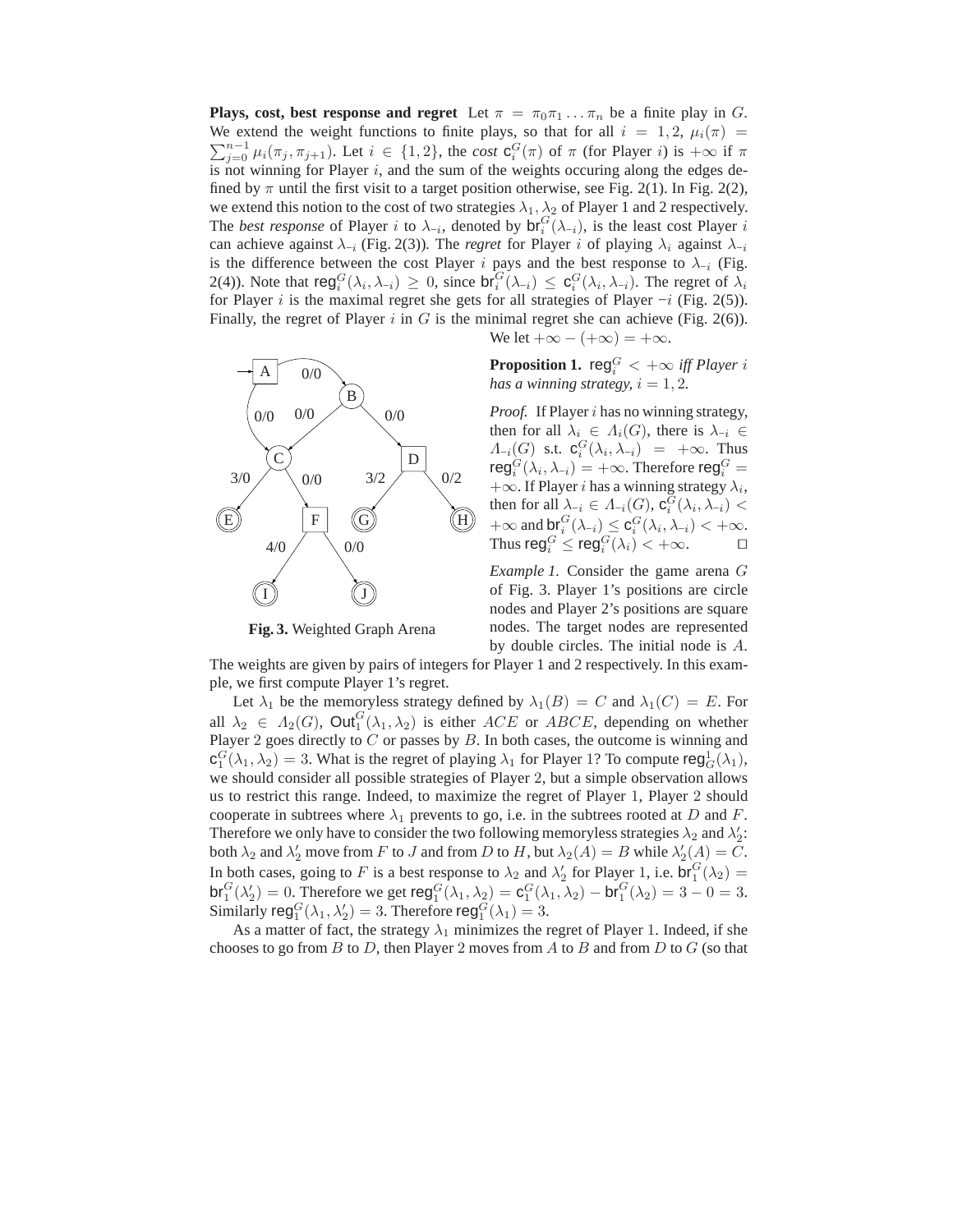Player 1 gets a cost 3) and cooperates in the subtree rooted at  $C$  by moving from  $F$  to J. The regret of Player 1 is therefore 3. If Player 1 moves from B to C and from C to F, then Player 2 moves from A to C and from F to I (so that Player 1 gets a cost 4), and from  $D$  to  $H$ , the regret of Player 1 being therefore 4. Similarly, one can show that all other strategies of Player 1 have a regret at least 3. Therefore  $\mathsf{reg}^G_1 = 3$ .

Note that the strategy  $\lambda_1$  does not minimize the regret in the subgame defined by the subtree rooted at C. Indeed, in this subtree, Player 1 has to move from C to F, and the regret of doing this is  $4 - 3 = 1$ . However the regret of  $\lambda_1$  in the subtree is 3. This example illustrates a situation where a strategy that minimizes the regret in the whole game does not necessarily minimize the regret in the subgames. Therefore we cannot apply a simple inductive bottom-up algorithm to compute the regret. As we will see in the next section, we first have to propagate some information in the subgames.

#### **3 Regret Minimization on Target-Weighted Graphs**

In this section, our aim is to give an algorithm to compute the regret of Player  $i$ . This is done by reduction to a min-max game, defined in the sequel. We say that we *solve* the regret minimization problem (RMP for short) if we can compute the minimal regret and a (finite representation of a) strategy that achieves this value. We first introduce the notion of games with minmax objectives. Let  $G = (S = S_1 \oplus S_2, s_0, T, \mu_1, \mu_2, C_1, C_2)$ be a TWA and  $i = 1, 2$ . We let minmax $G_i^G = \min_{\lambda_i \in \Lambda_i(G)} \max_{\lambda_{-i} \in \Lambda_{-i}(G)} \mathbf{c}_i^G(\lambda_i, \lambda_{-i}).$ 

**Proposition 2.** *Given a* TWA  $G = (S, s_0, T, \mu_1, \mu_2, C_1, C_2)$ *,*  $i \in \{1, 2\}$  *and*  $K \in \mathbb{N}$ *,* one can decide whether  $\mathsf{minmax}^G_i \!\le\! K$  in time  $O(|S|\!\!+\!\!|T|)$ . The value  $\mathsf{minmax}^G_i$  and a memoryless strategy that achieves it can be computed in time  $O(\log_2(M^G_i)(|S|+|T|)).$ 

Since the player have symmetric roles, wlog we can focus on computing the regret of Player 1 only. Therefore we do not consider Player 2's targets and weights. Let  $G = (S = S_1 \oplus S_2, s_0, T, \mu_1, C_1)$  be a TWA (assumed to be fixed from now on). Let  $\lambda_1 \in \Lambda_1(G)$  be a winning strategy of Player 1 (if it exists). Player 2 can enforce Player 1 to follow one of the paths of  $Out^{G,C_1}(\lambda_1)$  by choosing a suitable strategy. When choosing a path  $\pi \in \text{Out}^{G,\text{C}_i}(\lambda_1)$ , in order to maximize the regret of Player 1, Player 2 cooperates (i.e. she minimizes the cost) if Player 1 would have deviated from  $\pi$ . This leads to the notion of *best alternative* along a path. Informally, the best alternative along  $\pi$  is the minimal value Player 1 could have achieved if she deviated from  $\pi$ , assuming Player 2 cooperates. Since Player 2 can enforce one of the paths of  $Out^{G,C_1}(\lambda_1)$ , to maximize the regret of Player 1, she will choose the path  $\pi$  with the highest difference between  $\mathbf{c}_1^G(\pi)$  and the minimal best alternative along  $\pi$ . As an example consider the TWA arena of Fig. 3. In this example, if Player 1 moves from  $C$  to  $E$ , then along the path  $ACE$ , the best alternative is 0. Indeed, the other alternative was to go from  $C$  to  $F$ and in this case, Player 2 would have cooperated.

We now formally define the notion of best alternative. Let  $s \in S_1$ . The best value that can be achieved from  $s$  by Player 1 when Player 2 cooperates is defined by:

$$
\textsf{best}_1^G(s) = \min_{\lambda_1 \in \Lambda_1(G,s)} \min_{\lambda_2 \in \Lambda_2(G,s)} \mathbf{c}_1^{(G,s)}(\lambda_1, \lambda_2)
$$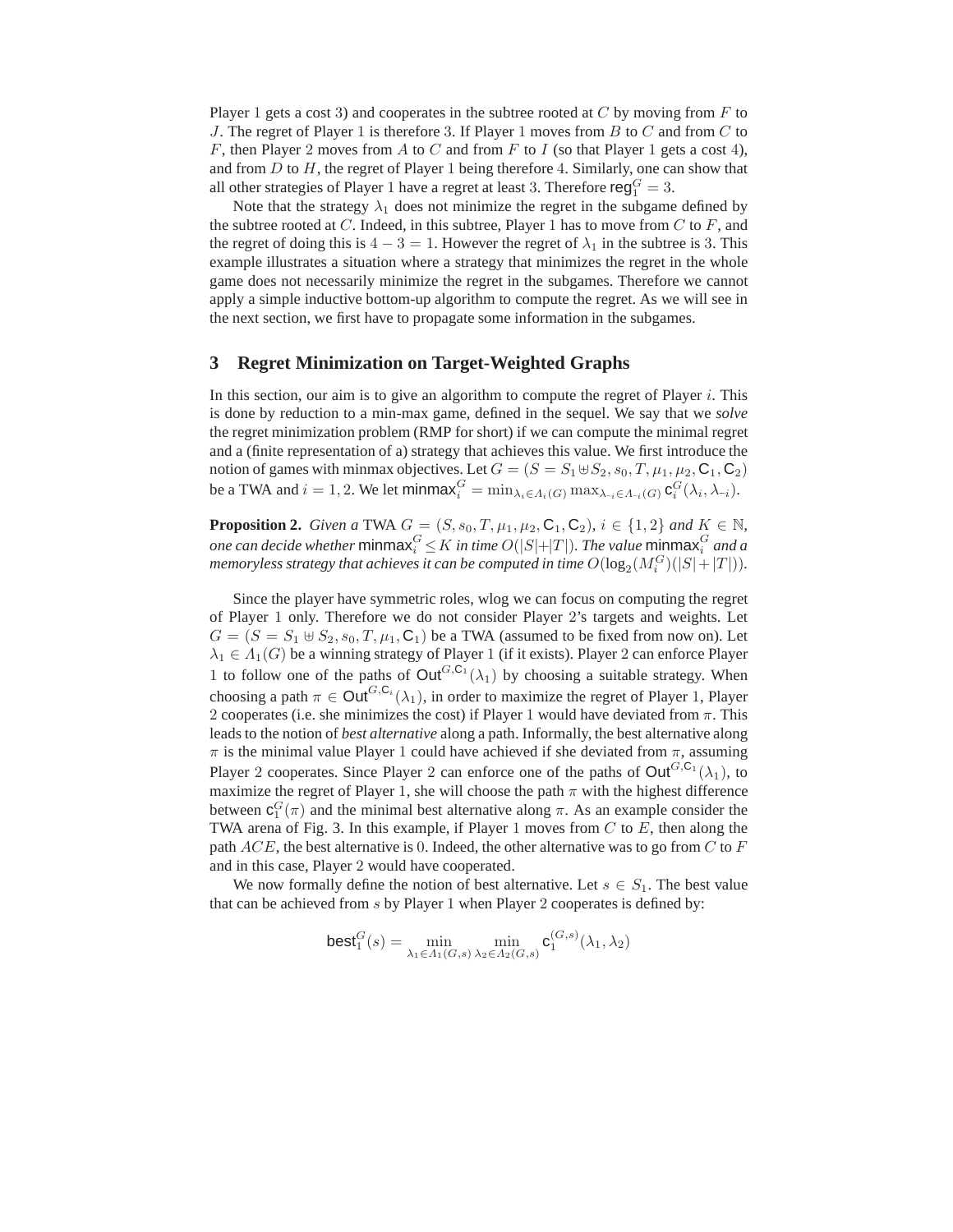Let  $(s, s') \in T$ . The *best alternative* of choosing s' from s for Player 1, denoted by  $\mathsf{ba}_1^G(s, s')$ , is defined as the minimal value she could have achieved by choosing another successor of s (assuming Player 2 cooperates). Formally:

$$
\mathsf{ba}_{1}^{G}(s,s') = \begin{cases} +\infty & \text{if } s \in S_{2} \\ \min_{(s,s'') \in T, s'' \neq s'} \mathsf{best}_{1}^{G}(s'') & \text{if } s \in S_{1} \end{cases}
$$

with min  $\emptyset = +\infty$ . Finally, the best alternative of a path  $\pi = s_0 s_1 \dots s_n$  is defined as  $+\infty$  if  $n = 0$  and as the minimal best alternative of the edges of  $\pi$  otherwise:

$$
\mathsf{ba}_G^1(\pi) = \min_{0 \le j < n} \mathsf{ba}_G^1(s_j, s_{j+1})
$$

We first transform the graph  $G$  into a graph  $G'$  such that all the paths that lead to a node s have the same best alternative. This can be done since the number of best alternatives is bounded by  $|C_1|$ . The construction of  $G'$  is done inductively by storing the best alternatives in the positions.

**Definition 1.** *The graph of best alternatives of* G *is the* TWA  $G' = (S' = S'_1 \oplus S'_2)$  $S'_2, s'_0, T', \mu'_1, C'_1$  where  $S'_i = S_i \times ([M_1^G] \cup \{+\infty\})$ ,  $s'_0 = (s_0, +\infty)$ ,  $C'_1 = S'_1 \cap$  $(C_1 \times [M_1^G])$ , for all  $(s, b) \in C'_1$ ,  $\mu'_1(s, b) = \mu_1(s)$ , and for all  $(s, b_1), (s', b'_1) \in S'$ ,  $((s, b_1), (s', b'_1)) \in T'$  iff  $(s, s') \in T$  and

$$
b'_1 = \begin{cases} \min(b_1, \mathbf{ba}_1^G(s, s')) & \text{if } s \in S_1 \\ b_1 & \text{if } s \in S_2 \end{cases}
$$

The best alternative along the paths that lead to the same node is unique. Moreover, as the number of best alternatives is bounded by  $|C_1|$ ,  $G'$  can be constructed in PTime:

**Proposition 3.** For all  $(s, b) \in S'$  and all finite path  $\pi$  in  $G'$  from  $(s_0, +\infty)$  to  $(s, b)$ ,  $\mathsf{ba}_1^{\tilde{G'}}(\pi) = b$ . G' can be constructed in time  $O\left( (|\mathsf{C}_1| + \log_2(M_1^G)) \times (|S| + |T|) \right)$ .

Since the best alternative information depends only on the paths, the paths of G and those of G' are in bijection. This bijection can be extended to strategies. In particular, we define two mappings  $\Phi_i$  from  $\Lambda_i(G)$  to  $\Lambda_i(G')$ , for all  $i = 1, 2$ . For all path  $\pi = s_0 s_1 \dots$  in G (finite or infinite), we denote by  $B(\pi)$  the path of G' defined by  $(s_0, b_0)(s_1, b_1) \dots$  where  $b_0 = +\infty$  and for all  $j > 0$ ,  $b_j = ba_G^1(s_0 \dots s_{j-1})$ . The mapping  $B$  is bijective, and its inverse corresponds to  $\text{proj}_1$ .

The mapping  $\Phi_i$  maps any strategy  $\lambda_i \in \Lambda_i(G)$  to a strategy  $\Phi_i(\lambda_i) \in \Lambda_i(G')$  such that  $\Phi_i(\lambda_i)$  behaves as  $\lambda_i$  on the first projection of the play and adds the best alternative information to the position. Let  $h \in S'^*$  such that last $(h) \in S'_i$ . Let  $s = \lambda_i(\text{proj}_1(h))$ . Then  $\Phi_i(\lambda_i)(h) = (s, \text{ba}_G^1(\text{proj}_1(h).s))$ . The inverse mapping  $\Phi_i^{-1}$  just projects the best alternative information. In particular, for all  $\lambda'_i \in \Lambda_i(G')$ , and all  $h \in S^*$  such that last $(h) \in S_i$ ,  $\Phi_i^{-1}(\lambda_i)(h) = \text{proj}_1(\lambda_i(B(h)))$ . Clearly, the mappings  $\Phi_i$  are bijective.

The best alternative information is crucial. This is a global information that allows us to compute the regret locally. For all  $(s, b) \in C'_1$ , we let  $\nu_1(s, b) = \mu_1(s)$  $\min(\mu_1(s), b)$ , and extend  $\nu_1$  to strategies naturally  $(\nu_1(\lambda_1, \lambda_2) = +\infty$  if  $\lambda_1$  is losing).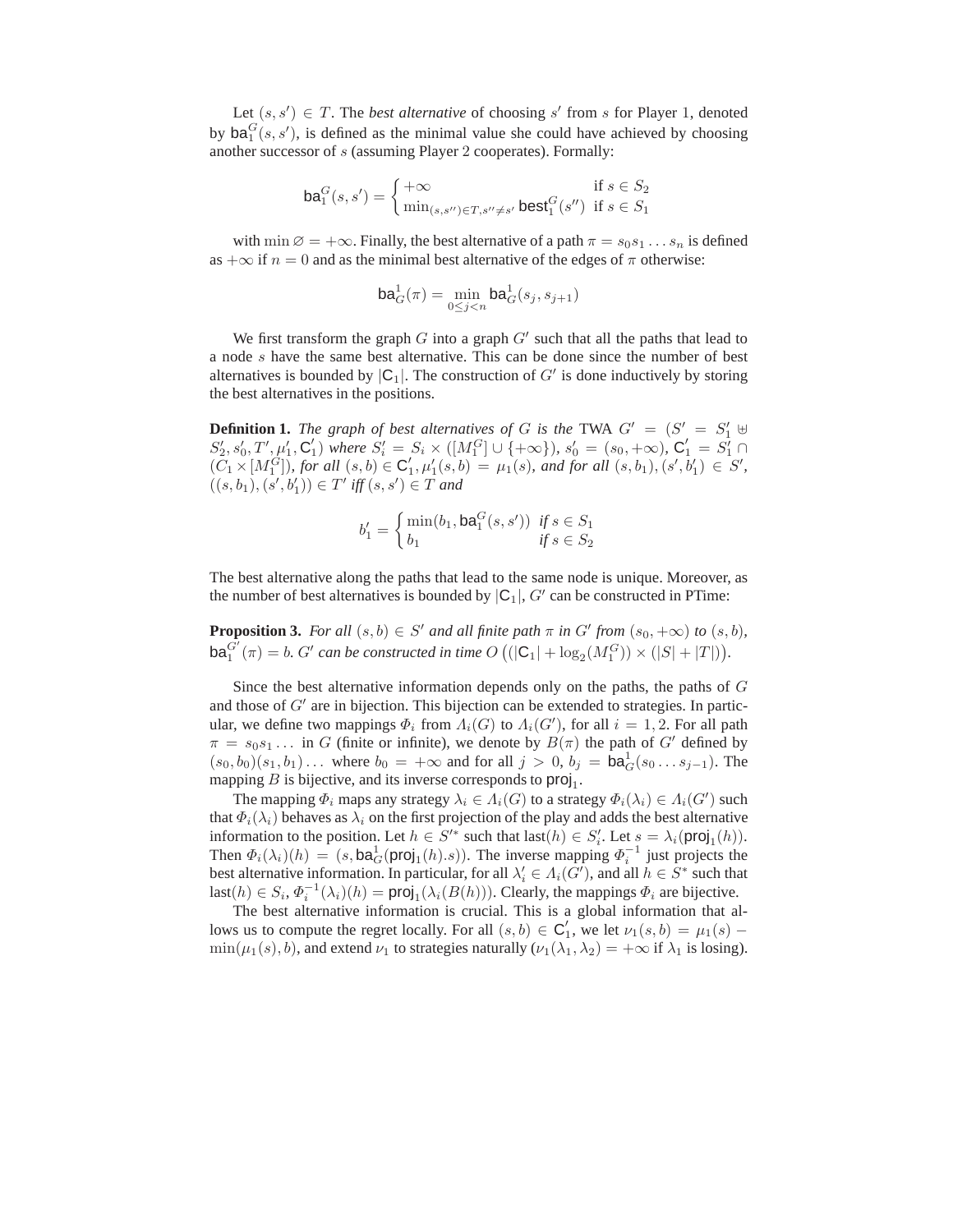**Lemma 1.** Let  $H = (S', s'_0, T', \nu^1, C'_1)$  where  $S', s'_0, T', C'_1$  are defined in Definition *1. For all*  $\lambda_1 \in \Lambda_1(G)$  *and all*  $\lambda'_1 \in \Lambda_1(G')$ *, the following holds:* 

$$
\textbf{1. reg}_{1}^{G}(\lambda_{1}) = \text{reg}_{1}^{G'}(\Phi_{1}(\lambda_{1})) \quad \textbf{2. reg}_{1}^{G'}(\lambda_{1}') = \max_{\lambda_{2}' \in \Lambda_{2}(G')} (\lambda_{1}', \lambda_{2}') \quad \textbf{3. reg}_{1}^{G} = \text{minmax}_{1}
$$

*Proof.* 1 and 2 are in the full version of the paper. For 3, we have

$$
\begin{aligned}\n\mathbf{reg}_1^G &= \min_{\lambda_1 \in \Lambda_1(G)} \mathbf{reg}_1^G(\lambda_1) \text{ (by definition)} = \min_{\lambda_1 \in \Lambda_1(G)} \mathbf{reg}_1^H(\Phi_1(\lambda_1)) \qquad \text{(by 1)} \\
&= \min_{\lambda_1 \in \Lambda_1(H)} \mathbf{reg}_1^H(\lambda_1) \text{ (by 1)} \\
&= \min_{\lambda_1 \in \Lambda_1(H)} \max_{\lambda_2 \in \Lambda_2(H)} \nu^1(\lambda_1, \lambda_2) \text{ (by 2)}\n\end{aligned}
$$

As a consequence of Lemma 1, we can solve the RMP on TWAs. We first compute the graph of best alternatives and solve a minmax game. This gives us a memoryless strategy that achieves the minimal regret in the graph of best alternatives. To compute a strategy in the original graph, we apply the inverse mapping  $\Phi_1^{-1}$ : this gives a finitememory strategy whose memory is exactly the best alternative seen along the current finite play. Therefore the needed memory is bounded by the number of best alternatives, which is bounded by  $|C_1|$ .

**Theorem 1.** *The* RMP *on a* TWA  $G = (S, s_0, T, \mu_1, C_1)$  *can be solved in time*  $O(|C_1| \cdot$  $log_2(M_1^G) \cdot (|S| + |T|)$ ), where  $M_1^G = \max_{e \in T} \mu_i(e)$ .

### **4 Regret Minimization in Edge-Weighted Graphs**

In this section, we give a pseudo-polynomial time algorithm to solve the RMP in weighted arenas (with weights on edges). In a first step, we prove that if the regret is finite, the strategies minimizing the regret generates outcomes whose cost is bounded by some value which depends on the graph. This allows us to reduce the problem to the RMP in a TWA, which can then be solved by the algorithm of the previous section.

Let  $G = (S = S_1 \oplus S_2, s_0, T, \mu_1, C_1)$  be a weigthed game arena with objective  $C_1$ . As in the previous section, we assume that we want to minimize the regret of Player 1, so we omit the weight function and the target of Player 2.

**Definition 2 (Bounded strategies).** *Let*  $B \in \mathbb{N}$  *and*  $\lambda_1 \in \Lambda_1(G)$ *. The strategy*  $\lambda_1$  *is* bounded by *B* if for all  $\lambda_2 \in \Lambda_2(G)$ ,  $\mathbf{c}_1^G(\lambda_1, \lambda_2) \leq B$ .

Note that a bounded strategy is necessarily winning, since by definition, the cost of some outcome is infinite iff it is loosing. The following lemma states that the winning strategies that minimize the regret of Player 1 are bounded.

**Lemma 2.** *For all weighted arena*  $G = (S, s_0, T, \mu_1, C_1)$  *and for any strategy*  $\lambda_1 \in$  $\Lambda_1(G)$  winning in G for Player 1 that minimizes her regret,  $\lambda_1$  is bounded by  $2M^G|S|$ .

*Proof (Sketch).* If there is a winning strategy, there is a memoryless winning strategy  $\gamma_1$  ([4]). Then  $\text{reg}_1^G \leq \text{reg}_1^G(\gamma_1)$ . For any  $\lambda_2$ , Out $^{G,C_1}(\gamma_1, \lambda_2)$  does not contain twice the same position. Thus  $c_G^1(\gamma_1, \lambda_2) \leq M^G[S]$ . Moreover,  $br_1^G(\lambda_2) \leq c_G^1(\gamma_1, \lambda_2) \leq$  $M^G[S]$ . Thus reg $^G_1 \leq \text{reg}_1^G(\gamma_1, \lambda_2) \leq M^G[S]$ . Let  $\lambda_1$  minimizing reg $^G_1(\lambda_1)$ . Then  ${\sf reg}_1^G(\lambda_1,\lambda_2)\leq M^G[S],$  so  ${\sf c}_1^G(\lambda_1,\lambda_2)\leq M^G[S]+{\sf br}_1(\lambda_2)\leq 2M^G[S],$  for any  $\lambda_2.$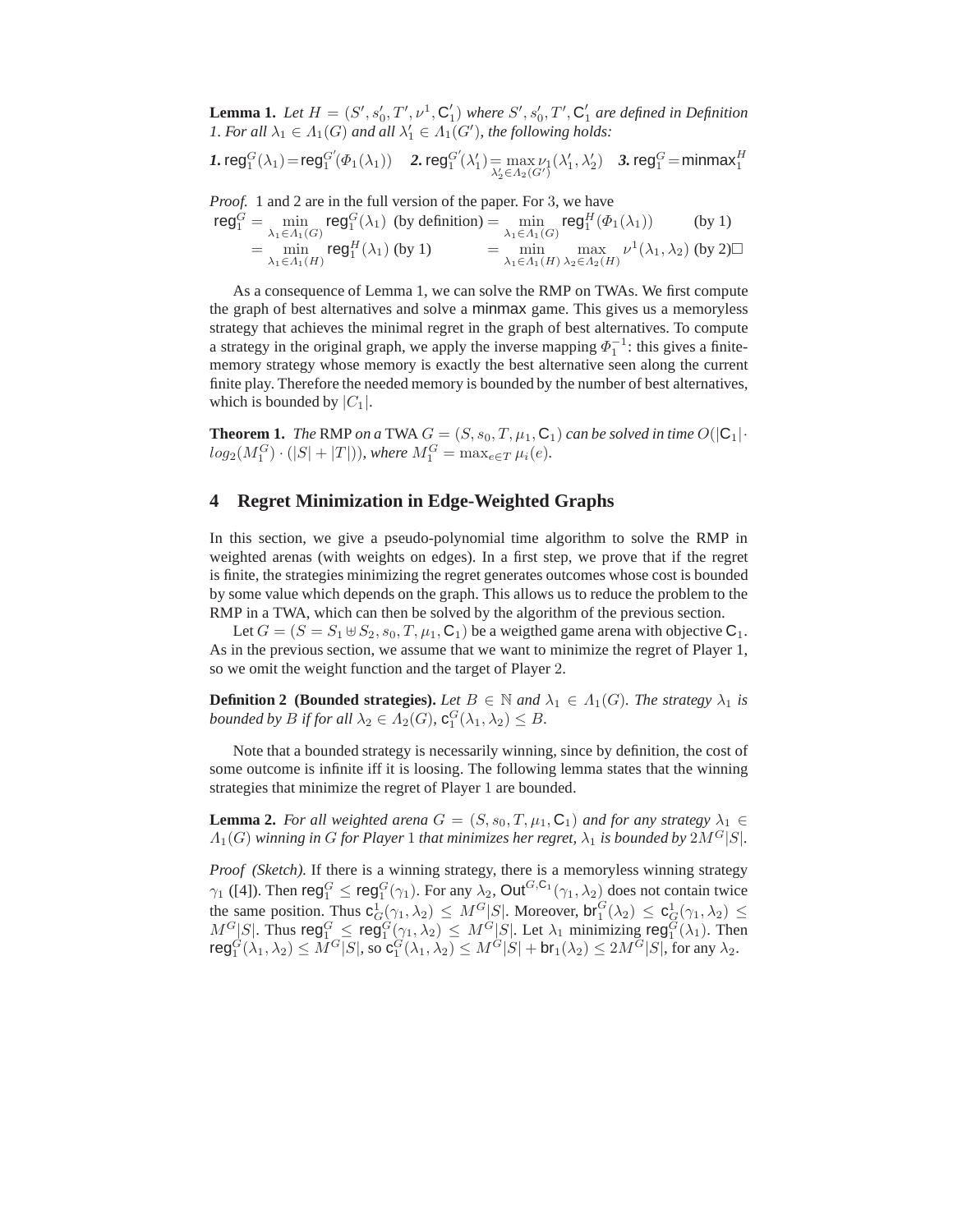Let  $B = 2M<sup>G</sup>|S|$ . Thanks to Lemma 2 we can reduce the RMP in a weighted arena into the RMP in a TWA. Indeed, it suffices to enrich every position of the arena with the sum of the weights occuring along the path used to reach this position. A position may be reachable by several paths, therefore it will be duplicated as many times as they are different path utilities. This may be unbounded, but Lemma 2 ensures that it is sufficient to sum the weights up to  $B$  only. This may results in a larger graph, but its size is still pseudo-polynomial (polynomial in the maximal weight and the size of the graph).

**Definition 3.** *Let*  $G = (S = S_1 \oplus S_2, s_0, T, \mu_1, C_1)$  *be a weigthed game arena. The graph of cost is the* TWA  $G' = (S' = S'_1 \oplus S'_2, s'_0, T', \mu'_1, C'_1)$  *defined by:* (*i*)  $S'_i$  $S_i \times [B]$  and  $s'_0 = (s_0, 0)$ ; (ii) for all  $(s, u), (s', u') \in S'$ ,  $((s, u), (s', u')) \in T'$  iff  $(s, s') \in T$  *and*  $u' = u + \mu_1(s, s')$ ; (*iii*)  $C'_1 = (C_1 \times [B]) \cap S'$  *and*  $\forall (s, u) \in C'_1$ ,  $\mu'_1(s, u) = u.$ 

**Lemma 3.**  $reg_1^G = reg_1^{G'}$ 

*Proof (Sketch).* We define a mapping  $\Phi$  that maps the strategies of Player i in G to the strategies of Player i in G', for all  $i \in \{1,2\}$ , which satisfies  $\Phi(\Lambda_i(G)) = \Lambda_i(G')$  and preserves the regret of Player 1's strategies bounded by  $B$ , i.e.  $\mathsf{reg}_1^G(\lambda_1) = \mathsf{reg}_1^G(\Phi(\lambda_1)),$ for all  $\lambda_1 \in \Lambda_1(G)$  bounded by B. □

To solve the RMP for a weighted arena  $G$ , we first construct the graph of cost  $G'$ , and then apply Theorem 1, since  $G'$  is a TWA. Correctness is ensured by Lemma 3. This returns a finite-memory strategy of  $G'$  that minimizes the regret, whose memory is the best alternative seen so far. To obtain a strategy of  $G$  minimizing the regret, one applies the inverse mapping  $\Phi^{-1}$ . This gives us a finite-memory strategy whose memory is the cost of the current play up to  $M<sup>G</sup>$  and the best alternative seen so far.

**Theorem 2.** *The* RMP *on a weighted arena*  $G = (S = S_1 \oplus S_2, s_0, T, \mu_1, C_1)$  *can be*  $solved\ in\ time\ O\left((M^G)^2\cdot log_2(|S|\cdot M^G)\cdot |S|\cdot |\mathsf{C_1}|\cdot (|S|+|T|)\right)$ .

#### **5 Iterated Regret Minimization (IRM)**

In this section, we show how to compute the iterated regret for tree arenas and for weighted arenas where weights are strictly positive (by reduction to a tree arena).

Let  $G = (S = S_1 \oplus S_2, s_0, T, \mu_1, \mu_2, C_1, C_2)$  be a weighted arena. Let  $i \in \{1, 2\}$ ,  $P_i \subseteq \Lambda_i(G)$  and  $P_{-i} \subseteq \Lambda_{-i}(G)$ . The regret of Player i when she plays strategies of  $P_i$ and when Player  $-i$  plays strategies of  $P_{-i}$  is defined by:

$$
\begin{array}{lll} \mathsf{reg}^{G, P_i, P_{-i}}_i & = \min_{\lambda_i \in P_i} \max_{\lambda_i \in P_{-i}} \mathbf{c}^G_i(\lambda_i, \lambda_{-i}) - \mathsf{br}^{G, P_i}_i(\lambda_{-i}) \\ \mathsf{br}^{G, P_i}_i(\lambda_{-i}) & = \min_{\lambda_i^* \in P_i} \mathbf{c}^G_i(\lambda_i^*, \lambda_{-i}) \end{array}
$$

For all  $\lambda_i \in P_i$  and  $\lambda_{-i} \in P_{-i}$ , we define  $\text{reg}_i^{G, P_i, P_{-i}}(\lambda_i)$  and  $\text{reg}_i^{G, P_i, P_{-i}}(\lambda_i, \lambda_{-i})$ accordingly. We now define the strategies of rank  $j$ , which are the ones that survived  $j$ times the deletion of strictly dominated strategies. The strategies of rank  $\theta$  for Player  $i$ is  $\Lambda_i(G)$ . The strategies of rank 1 for both players are those which minimize their regret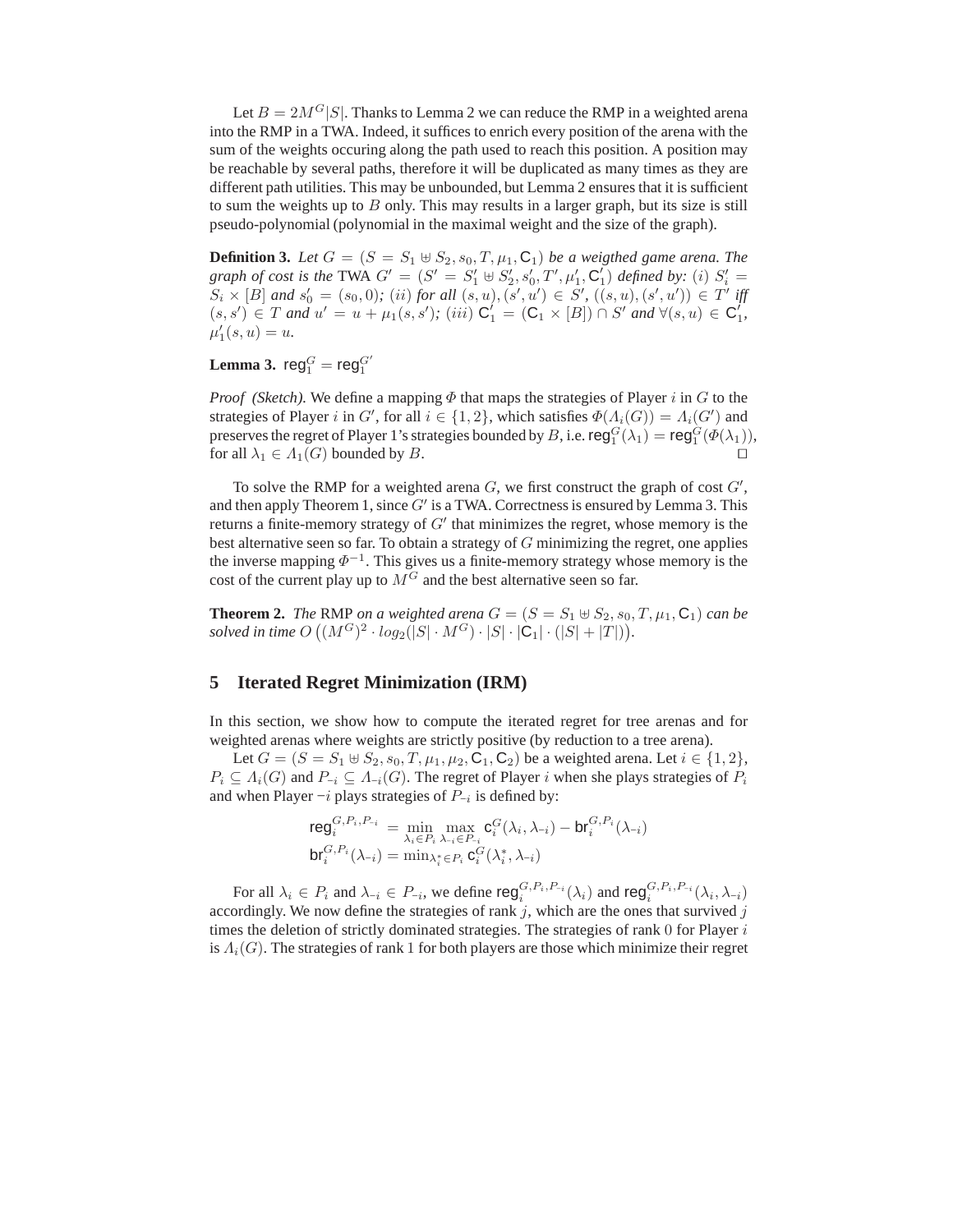against strategy of rank 0. More generally, the strategies of rank  $j$  for Player  $i$  are the strategies of rank  $j - 1$  which minimize her regret against Player  $-i$ 's strategies of rank j − 1. Formally, let  $i \in \{1,2\}$ ,  $P_1 \subseteq \Lambda_1(G)$  and all  $P_2 \subseteq \Lambda_2(G)$ . Then  $D_i(P_1, P_2)$  is the set of strategies  $\lambda_i \in P_i$  such that  $\text{reg}_i^{G, P_i, P_{-i}} = \text{reg}_i^{G, P_i, P_{-i}}(\lambda_i)$ . Then the strategies of rank j are obtained via a *delete* operator  $D: 2^{\Lambda_1(G)} \times 2^{\Lambda_2(G)} \to 2^{\Lambda_1(G)} \times 2^{\Lambda_2(G)}$ such that  $D(P_1, P_2) = (D_1(P_1, P_2), D_2(P_1, P_2))$ . We let  $D^j = D \circ \cdots \circ D$  (j times).

**Definition 4** (*j*-th regret). Let  $j \geq 0$ . The set of strategies of rank *j* for Player *i is*  $P_i^j$  = proj<sub>i</sub> $(D^j(A_1(G), A_2(G)))$ *. The*  $j + 1$ -th regret for Player *i is defined by*  $\mathsf{reg}^{G,j+1}_i = \mathsf{reg}^{G,P_i^j,P_{-i}^j}_i.$  In particular,  $\mathsf{reg}^{G,1}_i = \mathsf{reg}^{G}_i.$ 

**Proposition 4.** Let  $i \in \{1,2\}$ . For all  $j \geq 0$ ,  $P_i^{j+1} \subseteq P_i^j$  and  $\text{reg}_i^{G,j+1} \leq \text{reg}_i^{G,j}$ . *Moreover, there is*  $\star \geq 1$  *such that for all*  $j \geq \star$ *, for all*  $i \in \{1, 2\}$ ,  $\text{reg}_i^{G,j} = \text{reg}_i^{G,\star}$ .

**Definition 5** (iterated regret). *For all*  $i = 1, 2$ , the iterated regret of Player *i* is reg<sup>*G*</sup>,\*.

*Example 2.* Consider the example of Fig. 3. We already saw that the strategies that minimize Player 1's regret are  $B \mapsto C \mapsto E$  and  $B \mapsto D$ , in which cases we have reg $G_1^G$  = reg $G_1^{G,1}$  = 3. The strategies that minimize Player 2's regret are  $\lambda_2$  : A  $\mapsto$  $C, F \mapsto I$  and  $\lambda'_2 : A \mapsto C, F \mapsto J$ , in which cases her regret is 0. If Player 1 knows that Player 2 plays according to  $\lambda_2$  or  $\lambda_2'$ , she can still play  $C \mapsto E$  but now her regret is 0, so that  $\mathsf{reg}^{G,\star}_1 = 0$ . Similarly,  $\mathsf{reg}^{G,\star}_2 = 0$ .

#### **5.1 IRM in Tree Arenas**

In this section, we let  $i \in \{1,2\}$  and  $G = (S = S_1 \oplus S_2, s_0, T, \mu_1, \mu_2, C_1, C_2)$  be a finite edge-weighted tree arena. We can transform  $G$  into a target-weighted tree arena such that  $C_1 = C_2$  (denoted by C in the sequel) is the set of leaves of the tree, if we allow the functions  $\mu_i$  to take the value  $+\infty$ . This transformation results in a new targetweighted tree arena  $G' = (S = S_1 \oplus S_2, s_0, T, \mu'_1, \mu'_2, \mathbb{C})$  with the same set of states and transitions as G and for all leaf  $s \in \mathbb{C}$ ,  $\mu'_i(s) = \mathbf{c}^{G'}_i(\pi)$ , where  $\pi$  is the root-to-leaf path leading to s. The time complexity of this transformation is  $O(|S|)$ .

We now assume that  $G = (S = S_1 \oplus S_2, s_0, T, \mu_1, \mu_2, \mathbf{C})$  is a target-weighted tree arena where  $C$  is the set of leaves. Our goal is to define a delete operator  $D$  such that  $D(G)$  is a subtree of G such that for all  $i = 1, 2, \Lambda_i(D(G))$  are the strategies of  $\Lambda_i(G)$ that minimize  $\text{reg}_i^G$ . In other words, any pairs of subsets of strategies for both players in  $G$  can be represented by a subtree of  $G$ . This is possible since all the strategies in a tree arena are memoryless. A set of strategies  $P_i \subseteq A_i(G)$  is therefore represented by removing from G all the edges  $(s, s')$  such that there is no strategy  $\lambda_i \in P_i$  such that  $\lambda_i(s) = s'$ . In our case, one first computes the set of strategies that minimize regret. This is done as in Section 3 by constructing the tree of best alternatives  $H$  (but in this case with the best alternative of both players) and by solving a min-max game. From H we delete all edges that are not compatible with a strategy that minimize the minmax value of some player. We obtain therefore a subtree  $D(H)$  of H such that any strategy of H is a strategy of  $D(H)$  for Player i iff it minimizes the minmax value in H for Player *i*. By projecting away the best alternative information in  $D(H)$ , we obtain a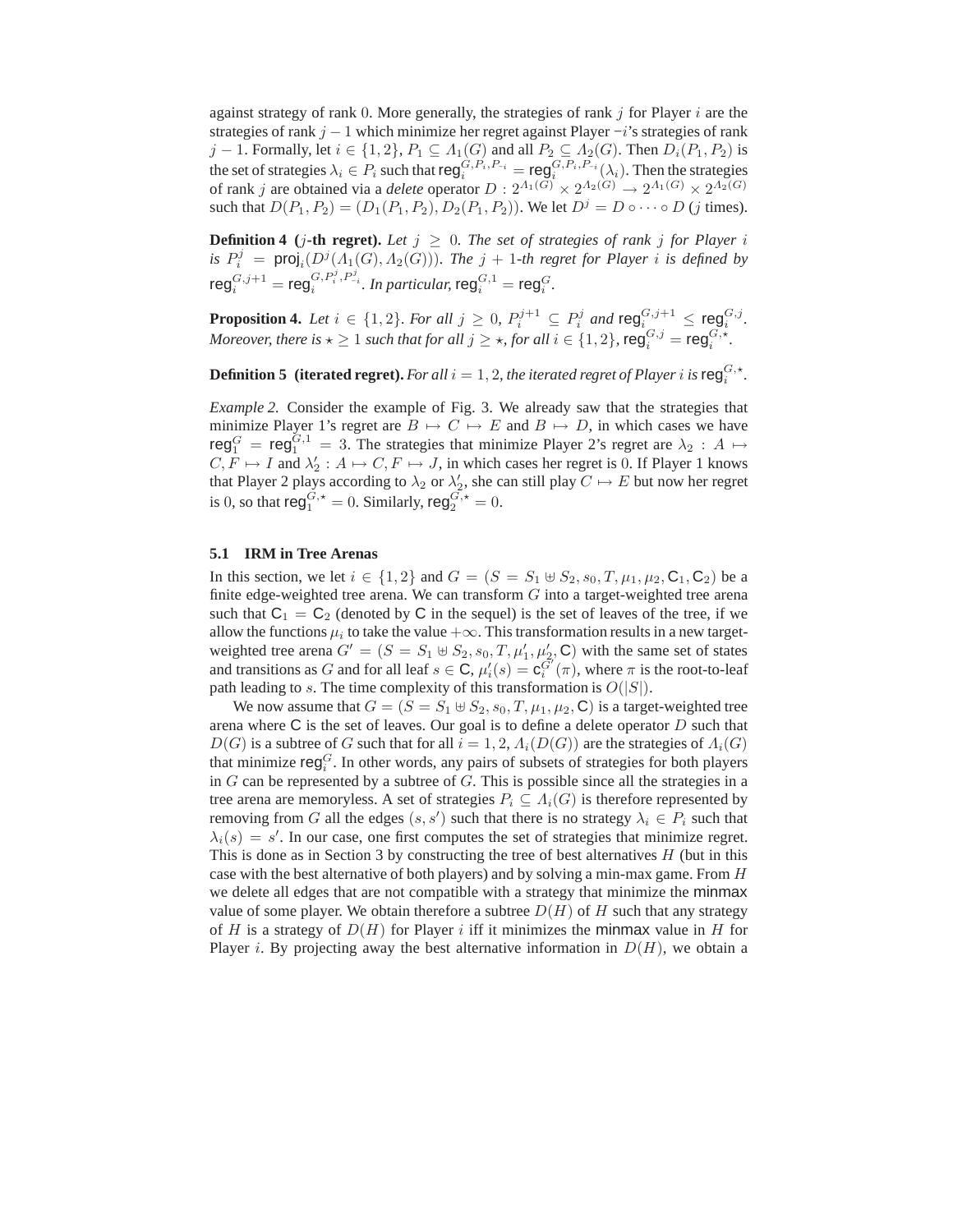subtree  $D(G)$  of G such that any Player i's strategy of G is a strategy of  $D(G)$  iff it minimizes Player  $i$ 's regret in  $G$ . We can iterate this process to compute the iterated regret, and we finally obtain a subtree  $D^*(G)$  such that any strategy of G minimizes the iterated regret for Player i iff it is a Player i's strategy in  $D^*(G)$ .

**Definition 6.** The tree of best alternatives of G is the tree  $H = (S'_1, S'_2, s'_0, T', \mu'_1, \mu'_2, \mathbf{C}')$ *where:* (*i*)  $S' = S'_1 \oplus S'_2$  *with*  $S'_i = \{(s, b_1, b_2) \mid s \in S_i, b_{\kappa} = ba_{\kappa}^G(\pi_s), \kappa = 1, 2\}$ *where*  $\pi_s$  *is the path from the root*  $s_0$  *to*  $s$ *,*  $(ii)$   $s'_0 = (s_0, +\infty, +\infty)$ *,*  $(iii)$  *for all*  $s, s' \in$  $S', (s, s') \in T'$  iff  $(proj_1(s), proj_1(s')) \in T$ ,  $(iv)$   $C' = \{s \in S' \mid proj_1(s) \in C\}$ ,  $(v)$ *for all*  $(s, b_1, b_2) \in \mathbb{C}'$ ,  $\mu'_i(s, b_1, b_2) = \mu_i(s) - \min(\mu_i(s), b_i)$ .

Note that H is isomorphic to G. There is indeed a one-to-one mapping  $\Phi$  between the states of G and the states of H: for all  $s \in S$ ,  $\Phi(s)$  is the only state  $s' \in S'$  of the form  $s' = (s, b_1, b_2)$ . Moreover, this mapping is naturally extended to strategies. Since all strategies are memoryless, any strategy  $\lambda_i \in \Lambda_i(G)$  is a function  $S_i \to S$ . Thus, for all  $s' \in S'_i$ ,  $\Phi(\lambda_i)(s') = \Phi(\lambda_i(\Phi^{-1}(s')))$ . Without loss of generality and for a technical reason, we assume that any strategy  $\lambda_i$  is only defined for states  $s \in S_i$ that are compatible with this strategy, i.e. if s is not reachable under  $\lambda_i$  then the value of  $\lambda_i$  does not need to be defined. The lemmas of Section 3 still hold for the tree H. In particular, for all  $i \in \{1,2\}$ ,  $\Phi(\Lambda_i(G)) = \Lambda_i(H)$  and any strategy  $\lambda_i \in \Lambda_i(G)$ minimizes  $\mathsf{reg}^G_i$  iff  $\varPhi(\lambda_i)$  minimizes  $\mathsf{minmax}^H_i$ . Moreover  $\mathsf{reg}^G_i = \mathsf{minmax}^H_i$ .

As in Section 3, the RMP on a tree arena can be solved by a min-max game. For all  $s \in S'$ , we define minmax $_{i}^{H}(s) = \text{minmax}_{i}^{(H,s)}$  and compute these values inductively by a bottom-up algorithm that runs in time  $O(|S|)$ . This algorithm not only allows us to compute  $\mathsf{minmax}^H_i$  for all  $i \in \{1,2\},$  but also to compute a subtree  $D(H)$ that represents all Player i's strategies that achieve this value. We actually define the operator D in two steps. First, we remove the edges  $(s, s') \in T'$ , such that  $s \in S'_i$ and minmax $_i^H(s')$  > minmax $_i^H$  for all  $i = 1, 2$ . We obtain a new graph  $H'$  consisting of several disconnected tree components. In particular, there are some states no longer reachable from the root  $s'_0$ . Then we keep the connected component that contains  $s'_0$ and obtain a new tree  $D(H)$ . Since there is a one-to-one correspondence between the strategies minimizing the regret in  $G$  and the strategies minimizing the minmax value in H, we can define  $D(G)$  by applying to  $D(H)$  the isomorphism  $\Phi^{-1}$ , in other words by projecting the best alternatives away, and by restoring the functions  $\mu_i$ .

We obtain a new tree  $D(G)$  whose Player i's strategies minimize the regret of Player i,  $i = 1, 2$ . We can iterate the regret computation on  $D(G)$  and get the Player i's strategies that minimize the regret of rank 2 of Player i,  $i = 1, 2$ . We continue iteration until we get a tree G' such that  $D(G') = G'$ . We let  $D^0(G) = G$  and  $D^{j+1}(G) = D(D^j(G))$ .

**Proposition 5.** *Let*  $i \in \{1, 2\}$  *and*  $j > 0$ *. We have*  $\mathsf{reg}_{i}^{G,j} = \mathsf{reg}_{i}^{D^{j-1}(G)}$ *.* 

**Theorem 3.** *Let*  $G = (S = S_1 \oplus S_2, s_0, T, \mu_1, \mu_2, \mathbb{C})$  *be a tree arena. For all*  $i = 1, 2$ *,* the iterated regret of Player i,  $\mathsf{reg}^{G,\star}_{i}$ , can be computed in time  $O(|S|^2)$ .

*Proof.* There is an integer j such that  $\text{reg}_i^{G, \star} = \text{reg}_i^{D^j(G)}$ . According to the definition of  $D(G)$ ,  $j < |S|$  because we remove at least one edge of the tree at each step. Since D(G) can be constructed in time  $O(|S|)$ , the whole time complexity is  $O(|S|^2)$ . □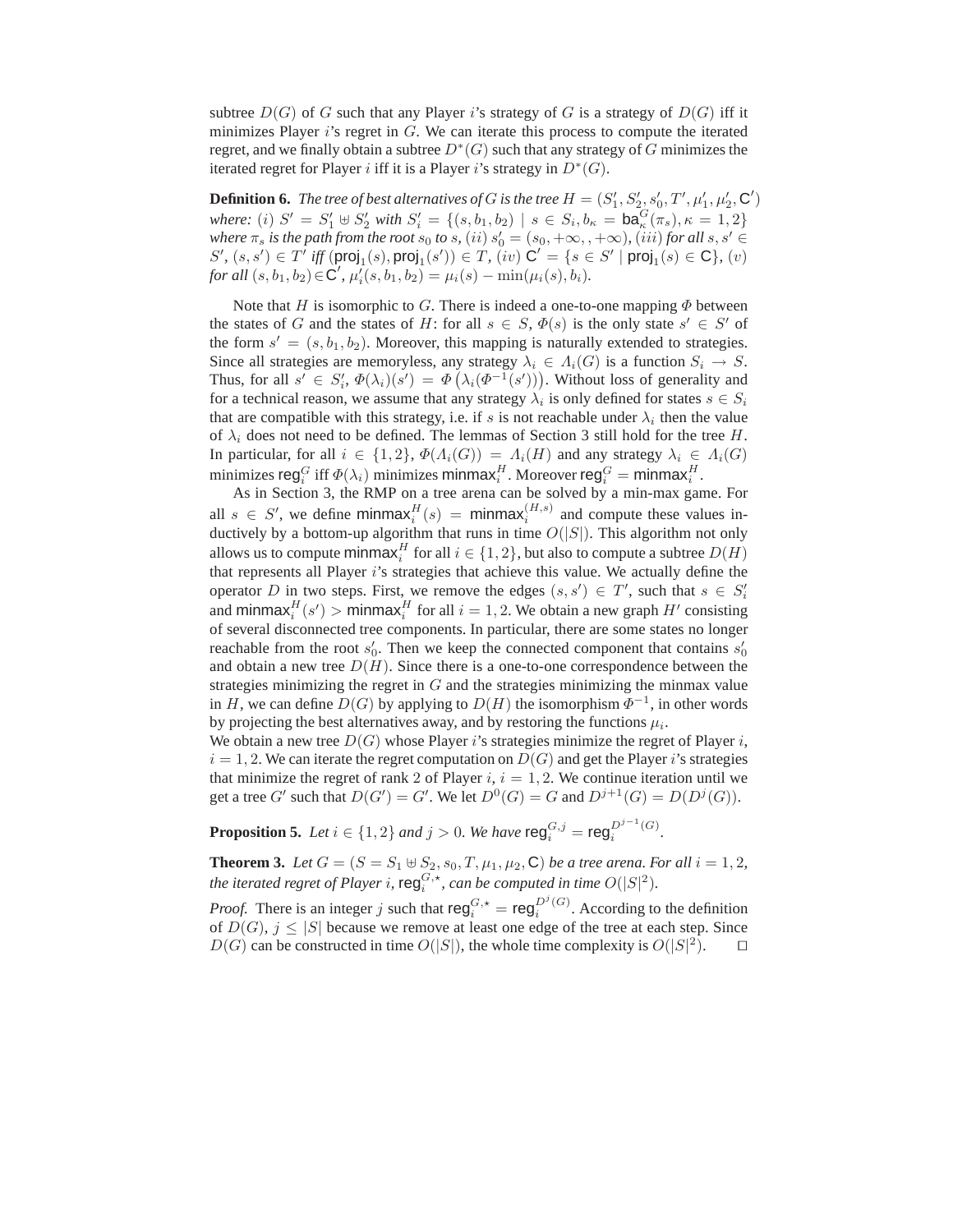#### **5.2 IRM in Positive Weighted Arenas**

A weighted arena G is said to be *positive* if all edges are weighted by strictly positive weights only. In this section, we let  $G = (S = S_1 \oplus S_2, s_0, T, \mu_1, \mu_2, C_1, C_2)$  be a positive weighted arena. Remind that  $P_i^j(G)$  is the set of strategies that minimize reg<sup>*G*,*j*</sup>, for all  $j \ge 0$  and  $i = 1, 2$ . As for the regret computation in edge-weighted graphs, we define a notion of boundedness for strategies. Then the iterated regret is computed on the unfolding of the graph, up to some cost bound.

**Definition 7** (*j***-winning and** *j***-bounded strategies).** *Let*  $i \in \{1, 2\}$  *and*  $\lambda_i \in$  $\Lambda_i(G)$ *. The strategy*  $\lambda_i$  *is j-winning if for all*  $\lambda_{-i} \in P^j_{-i}(G)$ *,* Out<sup> $G$ </sup> $(\lambda_i, \lambda_{-i})$  *is winning. It is j-bounded by some*  $B \geq 0$  *if it is j-winning, and for all*  $\lambda_{-i} \in P^j_{-i}(G)$  *and all*  $\kappa \in \{i, -i\}, \, \mu_{\kappa}(\mathsf{Out}^{G, \mathsf{C}_i}(\lambda_i, \lambda_{-i})) \leq B.$ 

Note that  $j$ -boundedness differs from boundedness as we require that the utilities of both players are bounded. We let  $b^G = 6(M^G)^3 |S|$ . We get a similar result than the boundedness of strategies that miminize the regret of rank 1, but for any rank:

**Lemma 4.** For all  $i = 1, 2$  and all  $j \geq 0$ , all j-winning strategies of Player i which *minimize the*  $(j + 1)$ -th regret are j-bounded by  $b^G$ .

Lemma 4 allows us to reduce the problem to the IRM in a weighted tree arena, by unfolding the graph arena  $G$  up to some maximal cost value. Lemma 4 suggests to take  $b^G$  for this maximal value. However the best responses to a strategy j-bounded by  $b^G$ are not necessarily bounded by  $b^G$ , but they are necessarily j-bounded by  $b^G \cdot M^G$ , since the weights are strictly positive. Therefore we let  $B^G = b^G \cdot M^G$  and take  $B^G$ as the maximal value. Since the *j*-winning strategies are *j*-bounded by  $b^G$  and the best responses are *j*-bounded by  $B^G$ , we do not lose information by taking the unfolding up to  $B<sup>G</sup>$ . Finally we apply Theorem 3 on the unfolding. One of the most technical result is to prove the correctness of this reduction.

**Theorem 4.** *The iterated regret for both players in a positive weighted arena* G *can be computed in pseudo-exponential time (exponential in* |S|, |T| and  $M<sup>G</sup>$ ).

For all  $i = 1, 2$ , the procedure of Section 5.1 returns a finite-memory strategy  $\lambda_i$ minimizing the iterated regret in  $G'$  whose memory is the best alternatives seen so far by both players. From  $\lambda_i$  we can compute a finite-memory strategy in G minimizing the iterated regret of Player  $i$ , the needed memory is the best alternatives seen by both players and the current finite play up to  $B^G$ . When the cost is greater than  $B^G$ , then any move is allowed. Therefore one needs to add one more bit of memory expressing whether the cost is greater than  $B<sup>G</sup>$ .

*Conclusion* The theory of infinite qualitive non-zero sum games over graphs is still in an initial development stage. We adapted a new solution concept from strategic games to game graphs, and gave algorithms to compute the regret and iterated regret. The strategies returned by those algorithms have a finite memory. One open question is to know whether this memory is necessary. In other words, are memoryless strategies